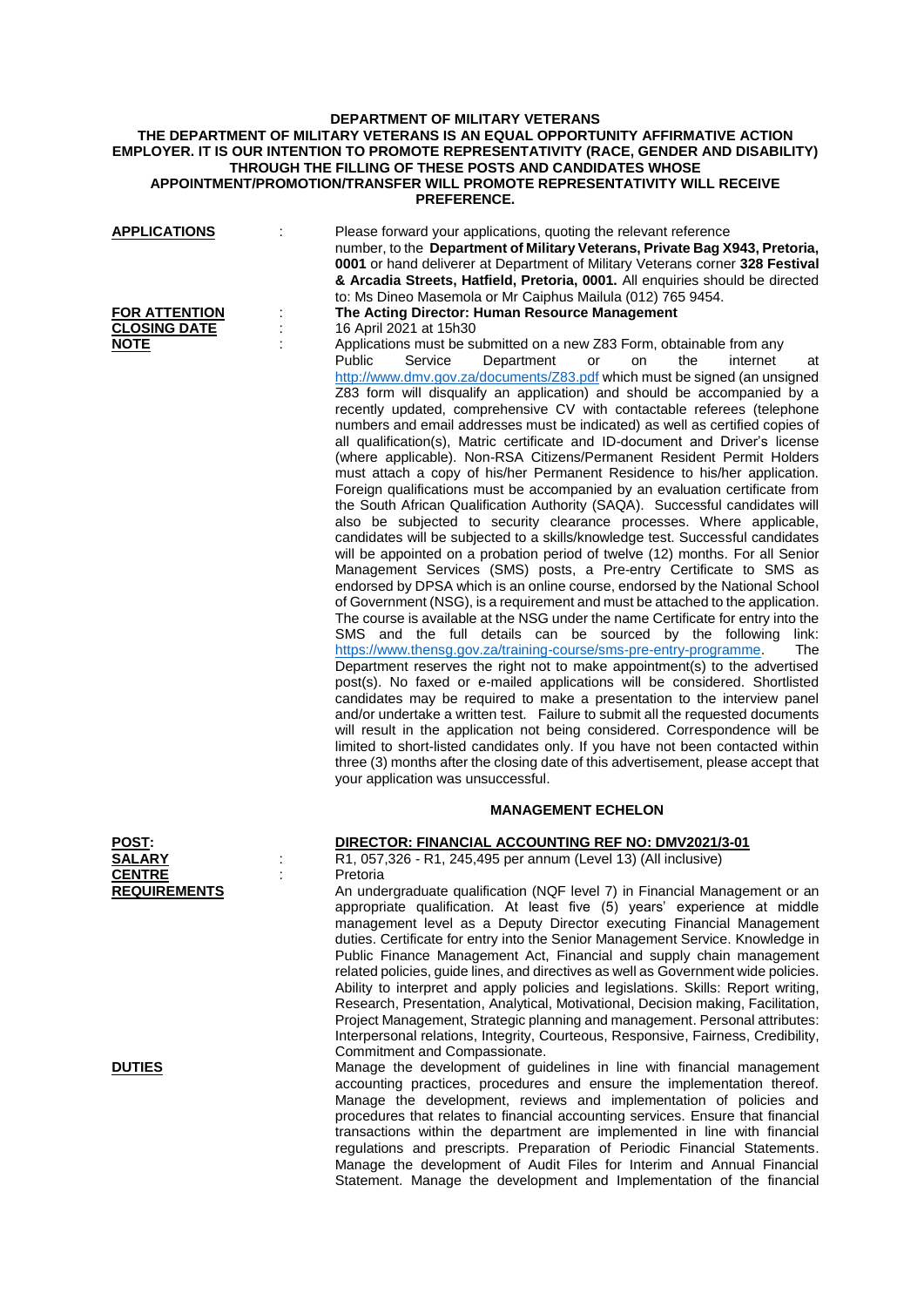statements plan. Manage the timely preparation of Interim and Annual Financial Statements. Address matters raised by Internal Audit and AGSA timeously and implement corrective actions. Management of Departmental Accounting Processes and Records Keeping. Manage the administration of the Department's Payroll System including all forms of Taxation. Manage the administration of the Department's Accounts Payable. Manage the administration of the Department's Sundry Debtors. Manage the administration of funds requisitioning. Manage Banking and General Ledger including its reconciliation to all sub-ledgers and related records. Manage the administration of Cash Receipts and Receivables. Manage the processing of all payments including interfaces from Logis, BAS, Persal and other Transfer payments. Ensure that Suppliers are paid with the prescribed period. Manage the Provisioning of Internal Controls. Manage systems and document reviews. Management of losses and claims. Management of unauthorised, Irregular and Fruitless and Wasteful Expenditure. Manage custodianship and control of supporting documents. Risk Management. Co-ordinate the Risk identification process. Develop proposals on risk mitigation on activities. Manage the implementation of planned mitigating actions. Management and Development of Resources. Oversee the management and development of resources including Human Capital. Perform any other adhoc duties as the need arises. **ENQUIRIES** : Mr J Olivier Tel No: (012) 765 9314

### **POST**: **DEPUTY DIRECTOR: LABOUR RELATIONS & EMPLOYEE HEALTH AND WELLNESS (LEVEL 11) REF NO.: DMV2021/03-02**

**SALARY** : R733, 257– R863, 748 per annum (All inclusive)

**REQUIREMENTS** Bachelor's Degree or National Diploma in labour relations or equivalent qualification. Three to five years of experience at an Assistant Director level executing labour relations related functions. Knowledge in Labour relations and employee wellness policies, guidelines and acts, Government wide policies, Ability to interpret and apply policies and legislations Skills: Conflict resolution, Negotiations, Report writing, Research, Presentation, Analytical, Motivational, Decision making, Facilitation Personal attributes: Interpersonal relations, Integrity, Confidential, Courteous, Responsive, Fairness, Credibility, Commitment and Compassionate.

**DUTIES** Promotion of harmonious employer employee / labour relations and handle disputes. Develop and facilitate the implementation of labour relations policies. Facilitate the establishment and proper functioning of departmental bargaining chamber. Administer the mediation process. Represent the department in conciliation and arbitration. Facilitate the provision of secretariat services for the conciliation and arbitration. Monitor the implementation of conciliation agreements and arbitration awards. Form conclusions and resolve disputes. Administer arbitration and ensure representation of the department in hearings. Consolidate and submit arbitration results for approval and implementation. Represent the department in the bargaining council structures and submit reports of decisions for implementation. Administer misconduct cases and manage grievances. Receive and document misconduct cases. Investigate misconduct cases. Formulate charges. Arrange disciplinary hearings. Facilitate the appointment of presiding officers. Facilitate the consolidation of hearing reports. Monitor the submission and implementation of sanctions. Facilitate the finalization of appeals. Represent the department in disciplinary cases. Facilitate the receipt, acknowledgment and referral of grievances. Facilitate the resolution of grievances. Administer, implement and monitor employee health and wellness programmes. Develop and facilitate the implementation of employee health and wellness policies. Develop and facilitate the implementation of policies and strategies to address the general physical and mental health and quality of life for the officials of the department. Develop and facilitate the implementation of policies and strategies to address occupational health and safety issues to maintain a working environment that is free of health and safety hazards. Promote awareness and influence mind-sets through the implementation of relevant campaigns. Facilitate the establishment and functioning of department forums in relation to health and wellness issues. Facilitate the implementation of voluntary collective preventative medical treatments. Advice the department on ethical work practices with the view of protecting the rights and interests of staff. Establish and maintain AIDS and

**CENTRE** : Pretoria